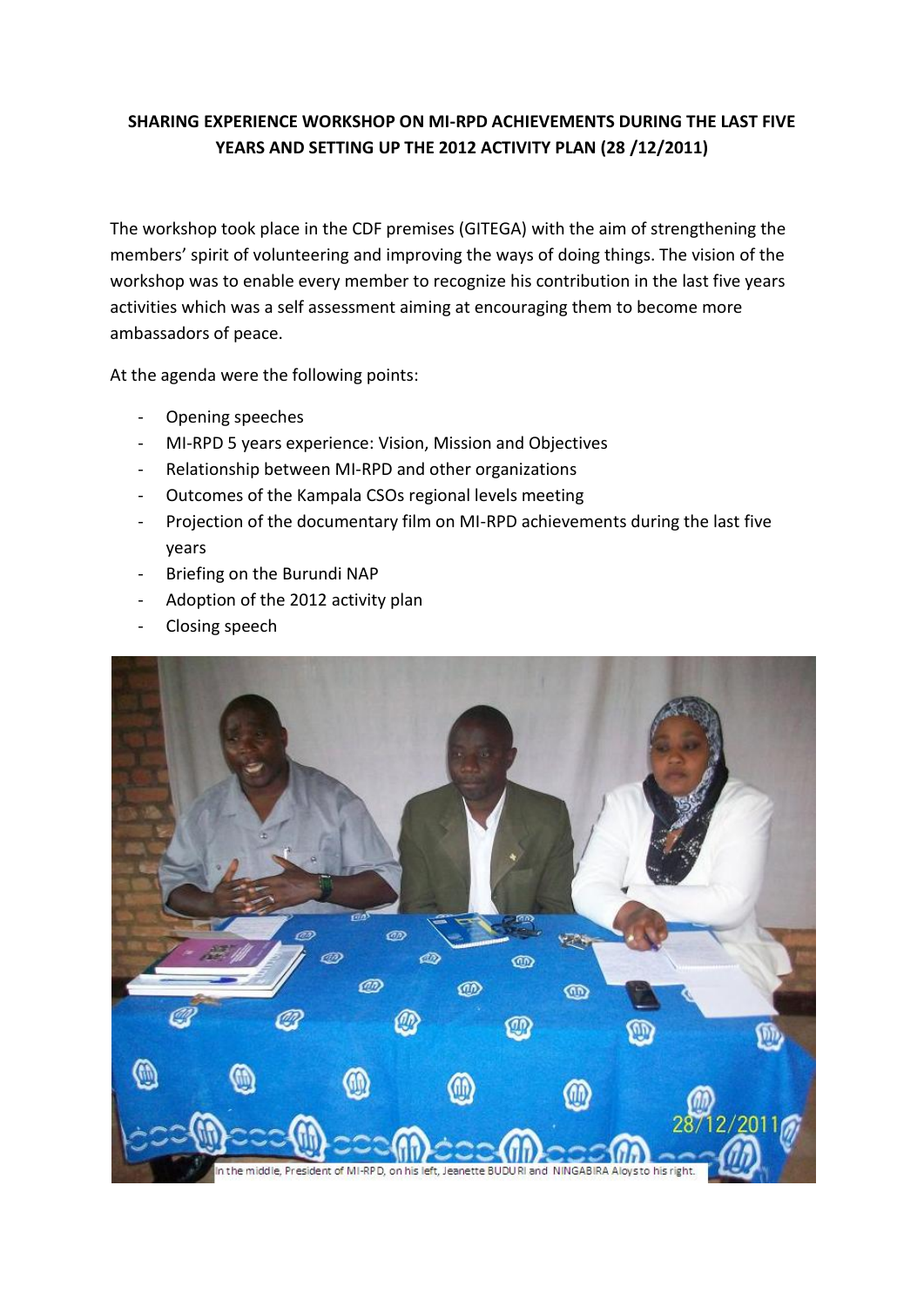The opening speeches presented successively by the MI-RPD representative, SINZINKAYO Jean Claude, and NINGABIRA Aloys, a MI-RPD honorary member turned around the same message: appreciating the good deeds and avoiding the evil in order to be able to live peacefully with all the people, whether individually or in groups. It is then important to open one's heart and understand one another and above all be aware that being a member of an organization requires a sacrifice and thus keep supporting it in a significant manner in peace building. The hardships the organization went through in its early days should rather strengthen the organization's structures and help it to grow in the pursuit and execution of its goals.



 In the first talk, the MI-RPD representative briefly presented the organization's vision, mission and objectives. The organization has to see to it that the government of Burundi honors its commitment as far as the domain of small arms is concerned in the respect of all conventions and treaties that it has signed as well as the NAP that it has adopted. MI-RPD is then ready to intervene every time that there will be a breach of duty on the government's part as it has always done. The members were reminded that each one should work for the organization according to his possibilities not try to do what is beyond their possibilities or take too many duties they are not able to handle. In the same way they shouldn't expect to develop their organization unless they work hard because that is the only way to get the organization develop.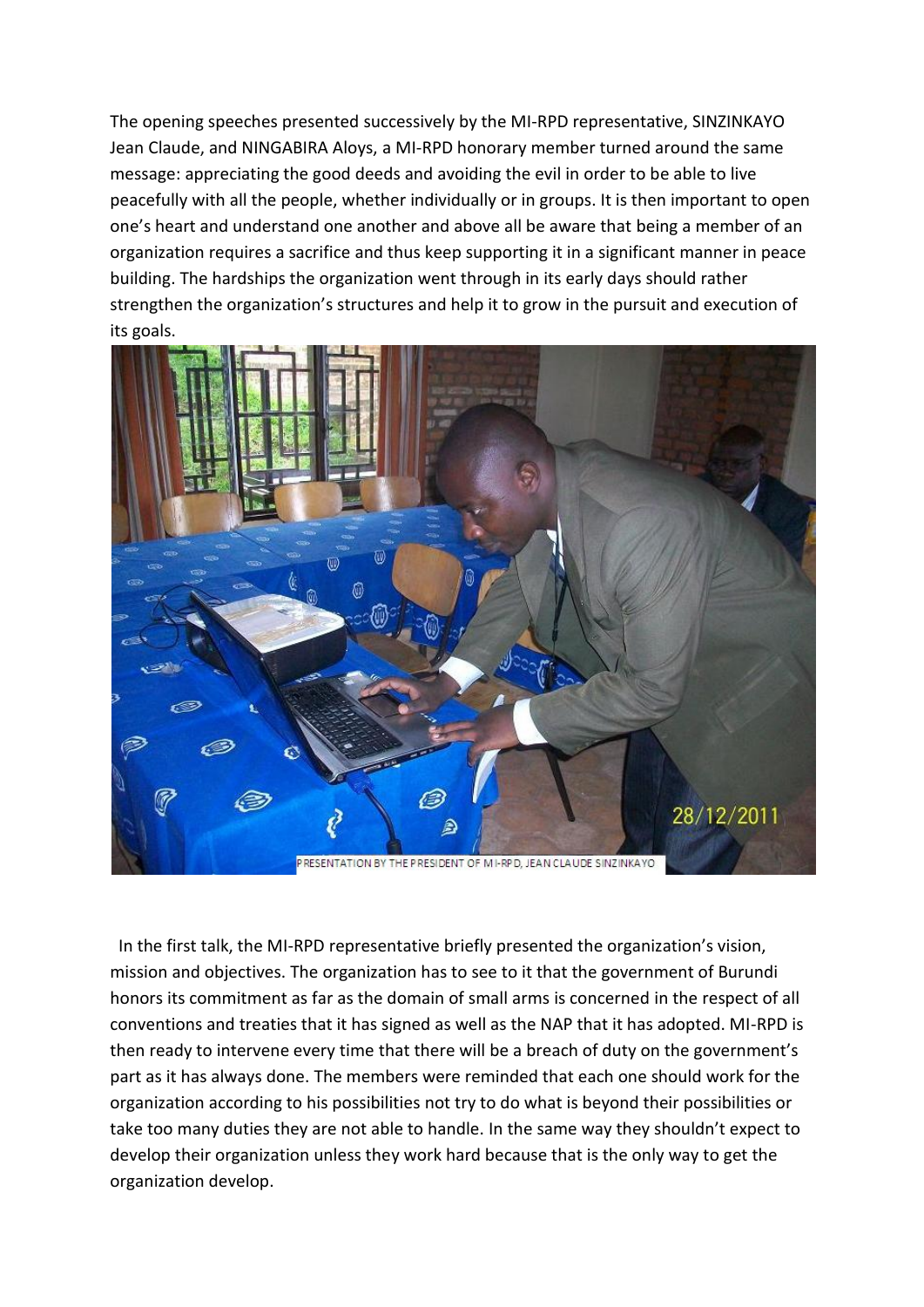

As for the Relationship between MI-RPD, the government and other organizations, MI-RPD is in good terms with the administration in all the provinces where it has worked, other organizations as well as the government. However, MI-RPD has stopped collaborating with organizations with different objectives.

The participants got the opportunity to get informed on the outcomes of the Kampala CSOs regional levels meeting held on  $7<sup>th</sup>$ -8<sup>th</sup> November 2011 aiming at deliberating on the outcomes of national levels consultations in order to generate regional position for EAANSA presented by Mrs. Jeannette BUDURI who had attended the meeting on behalf of the organization. All the delegates from the five countries members of the East African Community agreed on the implementation of the strategic plan of each country in order to banish violence caused by illicit arms in the region. It is then in that scope the MI-RPD is going to operate. They were also informed on other workshops namely those of Cape Town in south Africa, DRC, KENYA, TANZANIA, RWANDA, Kampala…..)

The projection of the documentary film on MI-RPD achievements during the last five years brought the participants to appreciate the organization's actions and enabled each one to rejoice of his/her contribution in peace building through armed violence reduction.

A word was said about the NAP of the government of Burundi. As all the organizations working in the small arms domain, MI-RPD will have to comply with the NAP and plan nothing that does not appear in its dispositions. Activities that are to be carried out by Civil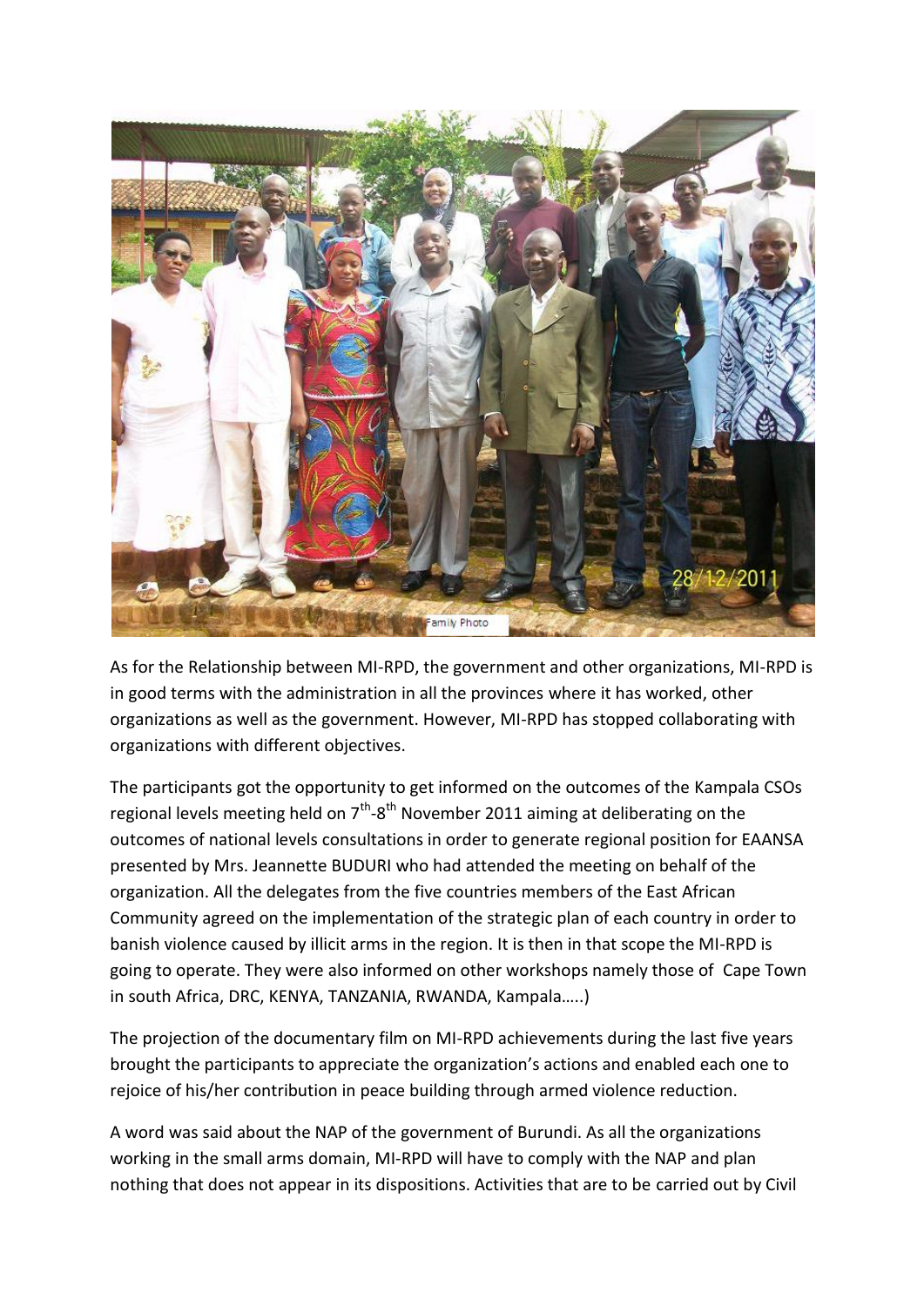Society organizations are those related to awareness creation. It was made clear that Civil Society organization members have no longer the prerogatives of touching any arms.



Some questions have been raised. Amongst them were to know if it is still possible to reintegrate the MI-RPD for those who left the organization. Other questions were relative to the inner organization of MI-RPD, the structures, actions and the finances.

Answers that were given can be summarized into the following:

- a. Every member who wants to recover his membership will be welcomed. He will only address his request by a written note.
- b. The MI-RPD wish is that all the members find jobs and occupation. Unfortunately, after getting the job, most members become ungrateful towards the organization and end up in quitting the organization. A clear policy will be set up to find remedy to that problem.
- c. The government of Burundi has already accepted verbally the second phase of disarmament of the civil population which constitutes a success on the MI-RPD side which had always challenged the Burundi National Focal Point saying that 85% of illicit arms have been removed from the population after the October 2009 national campaign without any official report or preliminary studies on the number of arms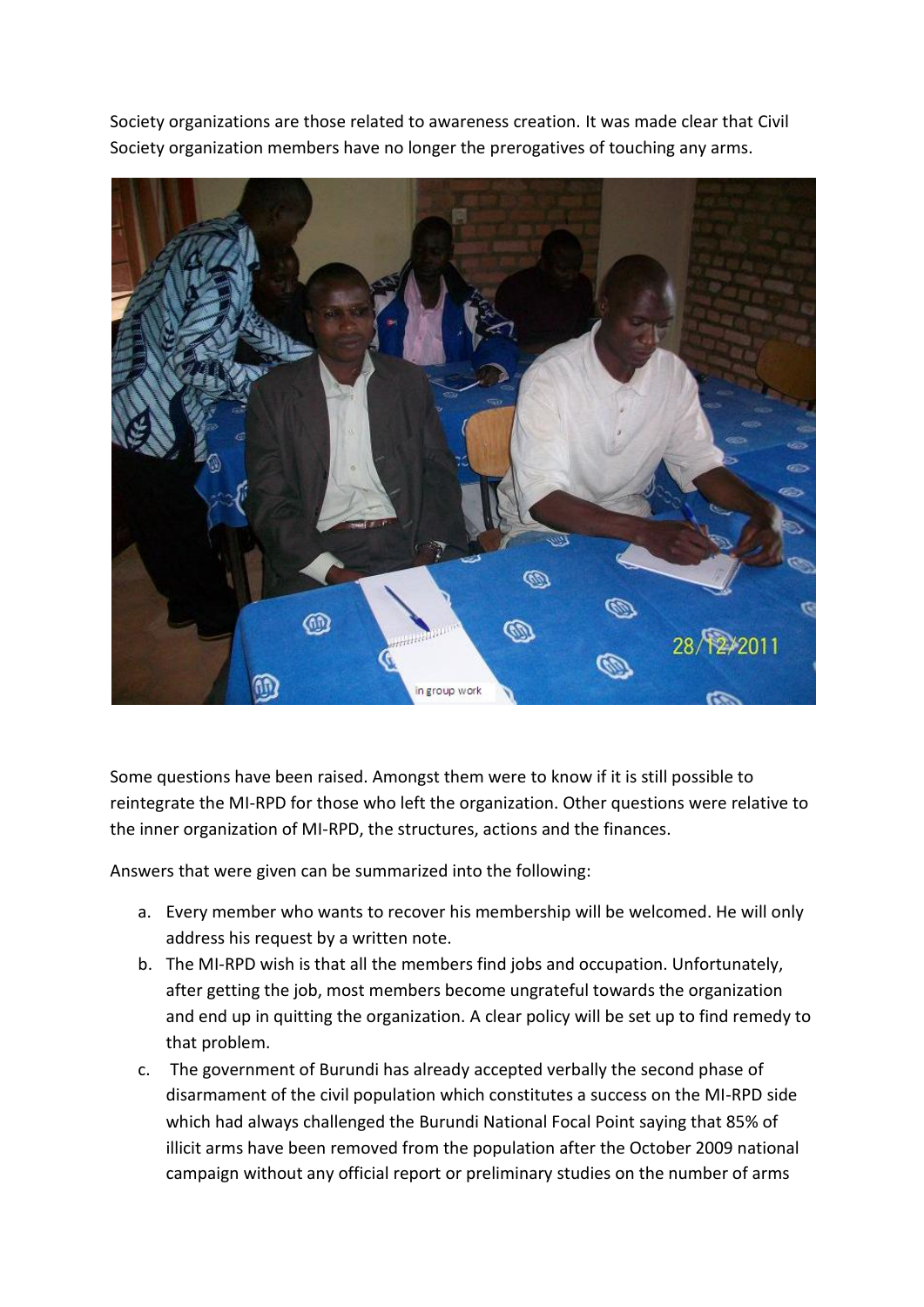that were in circulation before the campaign. Nevertheless we are waiting for it to be decreed for the general great satisfaction.

d. The Burundi Civil Society is putting forward its proposals to contribute in peace and security in Somalia. That will be one opportunity for MI-RPD organization to operate outside the frontiers.

The workshop proceeded to an important work was done in groups whereby participants first analyzed achievements and failures of the organization during the last five years and then the assets and obstacles and future actions.

Discussions lead to the following results:

- Achievements
	- $\checkmark$  An important number of firearms were surrendered by the population due to awareness creation
	- $\checkmark$  The population was reconciled
	- $\checkmark$  Awareness creation was carried out towards the population on the dangers of detaining arms and many surrendered them
	- $\checkmark$  Organizations and individuals both national and international learned about the MI-RPD vision and supported it.
	- $\checkmark$  Assistance to survivors of armed violence
	- $\checkmark$  Ex combatants have been well trained and organized into self help groups
	- $\checkmark$  The MI-RPD initiative of awarding prizes to those who have been the first to act exemplary in surrendering their arms has been appreciated and supported by the government of Burundi
	- $\checkmark$  Conniving with other CSOs, MI-RPD the organization pleaded for the government's funding of the civil disarmament
	- $\checkmark$  The civil population has been encouraged to willingly surrender their arms n awarding
	- $\checkmark$  The population has been encouraged in development actions such as agriculture and livestock through distribution of goats and the multiplication of seeds
	- $\checkmark$  Plea towards prisoners
- Strengths :
	- $\checkmark$  Members' voluntary service
	- $\checkmark$  Collaboration between MI-RPD, the administration and partners
	- $\checkmark$  An important number of members received a technical training on the management of organizations and non violent communication
	- $\checkmark$  Strong leadership willing to solve conflicts
	- $\checkmark$  Transparency in the organization's management
- Weaknesses:
	- $\checkmark$  Problem of funds deficiency in execution of different activities
	- $\checkmark$  Lack of necessary funds to carry out certain programs
	- $\checkmark$  Most of the members did not understand well how to go about with Income Generating Activities which prevented the organization to develop financially
	- $\checkmark$  Inactive members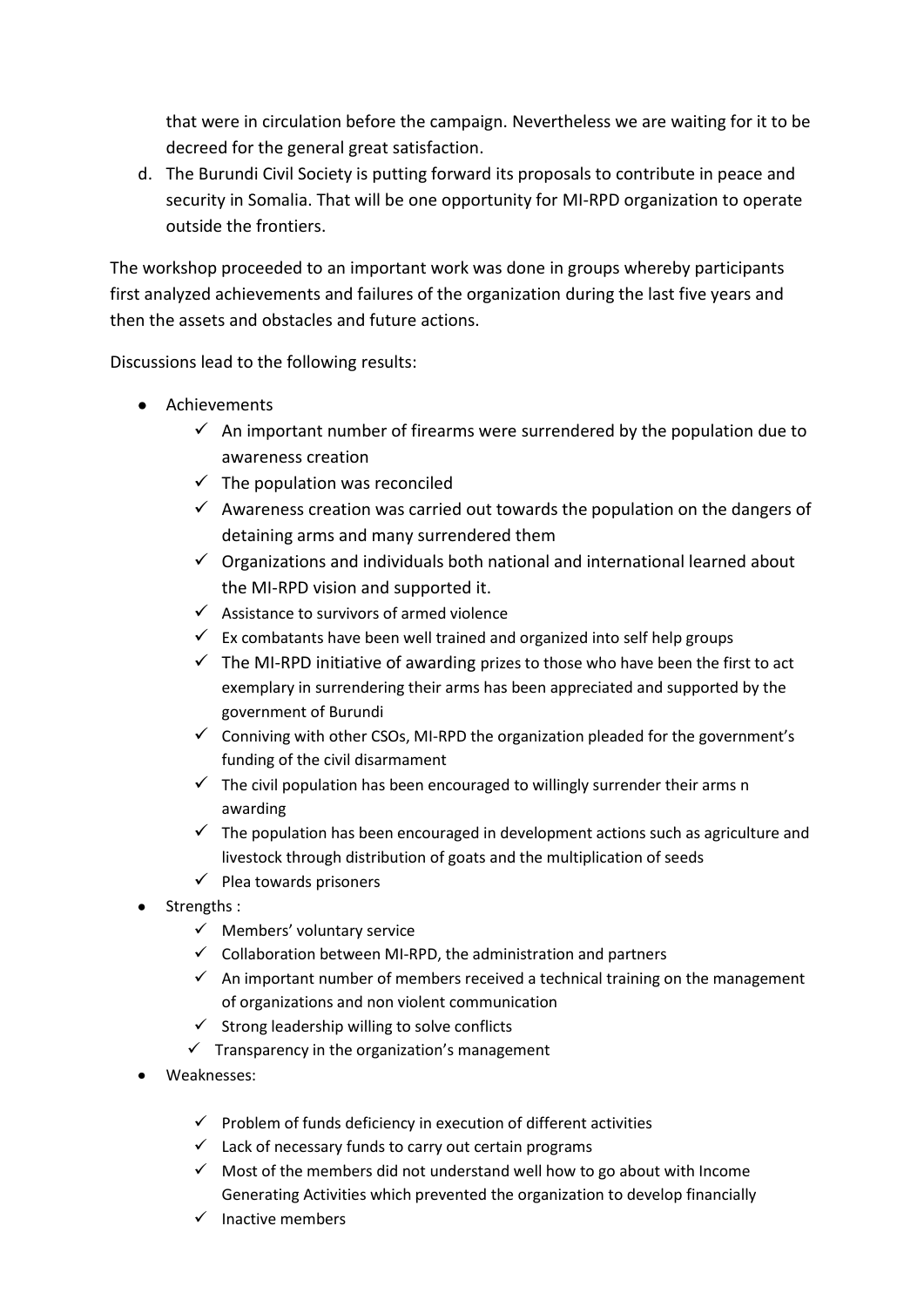- Obstacles:
	- $\checkmark$  Lack of organization's own financial means
	- $\checkmark$  Lack of the common vision on the national level concerning the disarmament process
	- $\checkmark$  Language barrier
	- $\checkmark$  Difficult conditions of certain backers
	- $\checkmark$  Repetitive sociopolitical conflicts especially during the 2010 electoral period
	- $\checkmark$  Constant change of the structures of the national commission
- Future actions:  $\bullet$ 
	- $\checkmark$  Strengthen income generating activities to promote the organization's selfsufficiency
	- $\checkmark$  Conference with state and non state leaders on the outbreak of armed violence
	- $\checkmark$  Setting up THE HEROES (INTWARI) school club
	- $\checkmark$  Spreading the content of the law on small arms
	- $\checkmark$  Sharing experience workshop with Rwandan SCOs operating in Small Arms
	- $\checkmark$  Plea for the second phase of voluntary disarmament
	- $\checkmark$  Women's conference on the role of a common Burundian woman in fighting armed violence
	- $\checkmark$  Creation of a broadcasting radio station
	- $\checkmark$  Creation of a research center on small arms
	- $\checkmark$  National survey on the impact of the Burundian media, the civil society and religious confessions in fighting small arms proliferation and reduction of armed violence